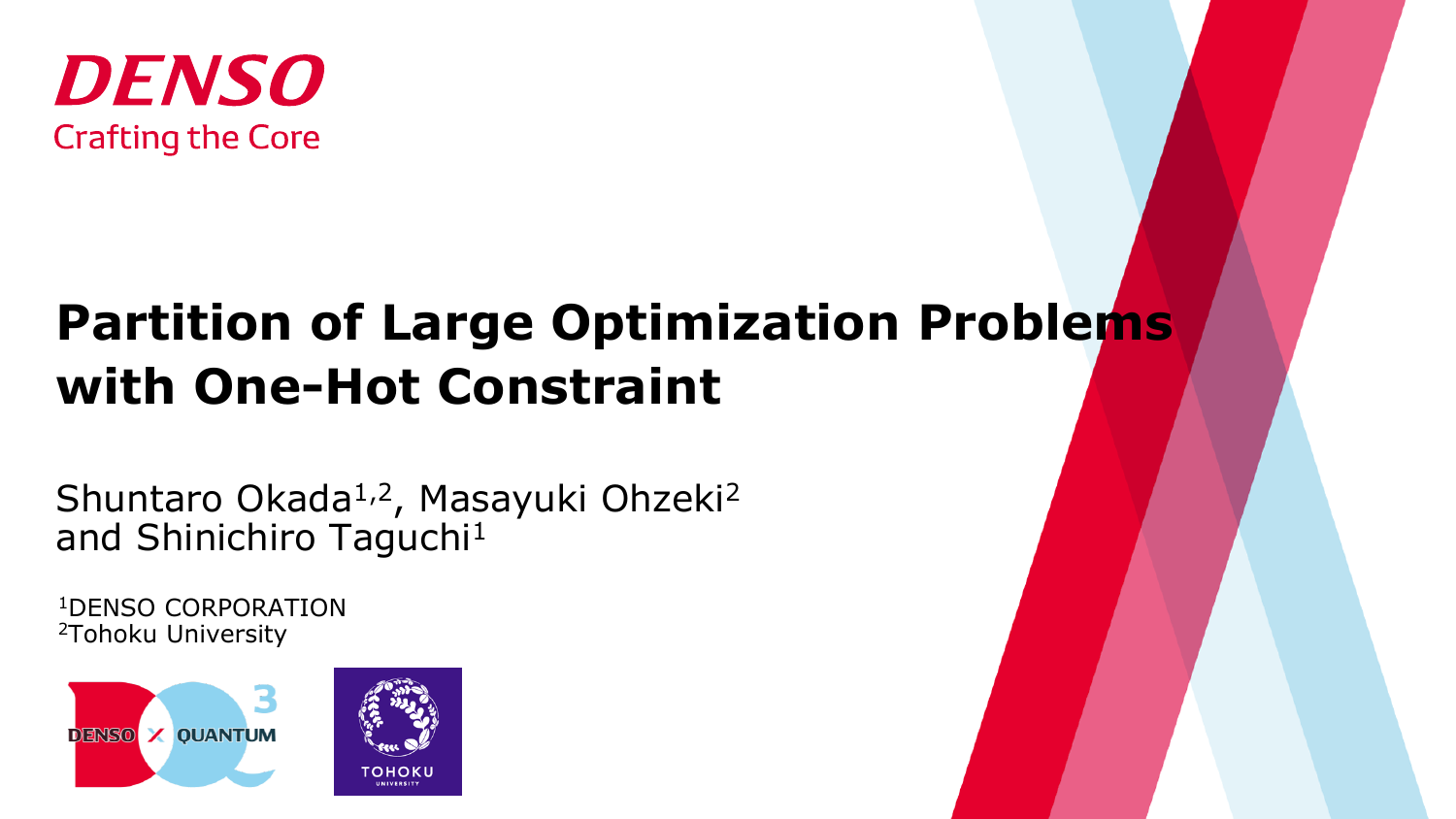#### **Take-home messages**

Motivation: Solving large optimization problems with the one-hot constraint efficiently.

Message1: For difficult optimization problems with frustrations, the proposed methods are effective in improving solutions.

Message2: One of the proposed methods releases us from adjusting  $\lambda$ , which controls the strength of the one-hot constraint.

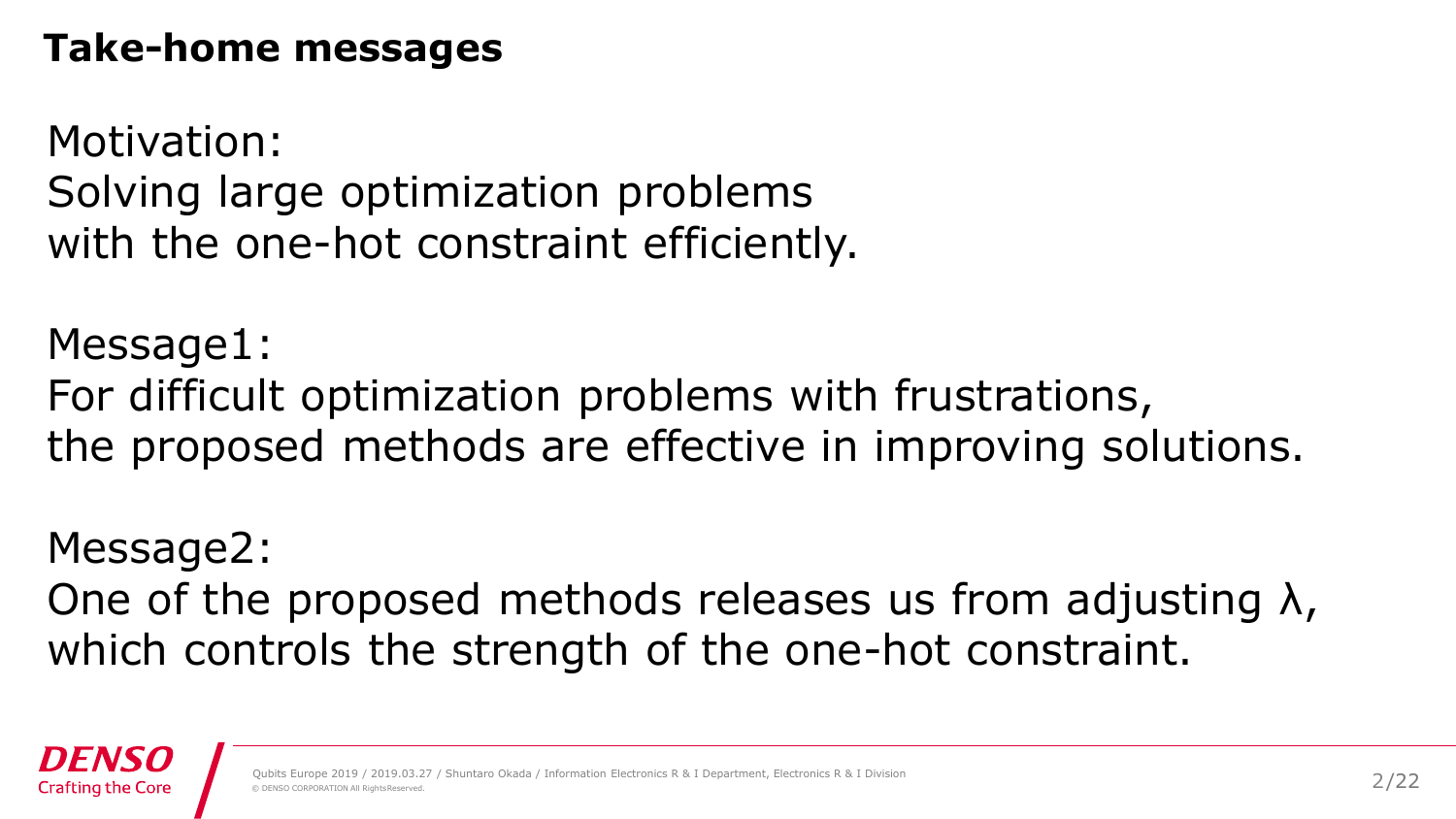#### **Agenda**

1.Optimization of large problems using D-Wave

2.Proposed methods

3.Assessment of solution accuracy

4.Discussion on the results

## 5.Summary



/ Shuntaro Okada / Information Electronics R & I Department, Electronics R & I Divisior © DENSO CORPORATION All RightsReserved.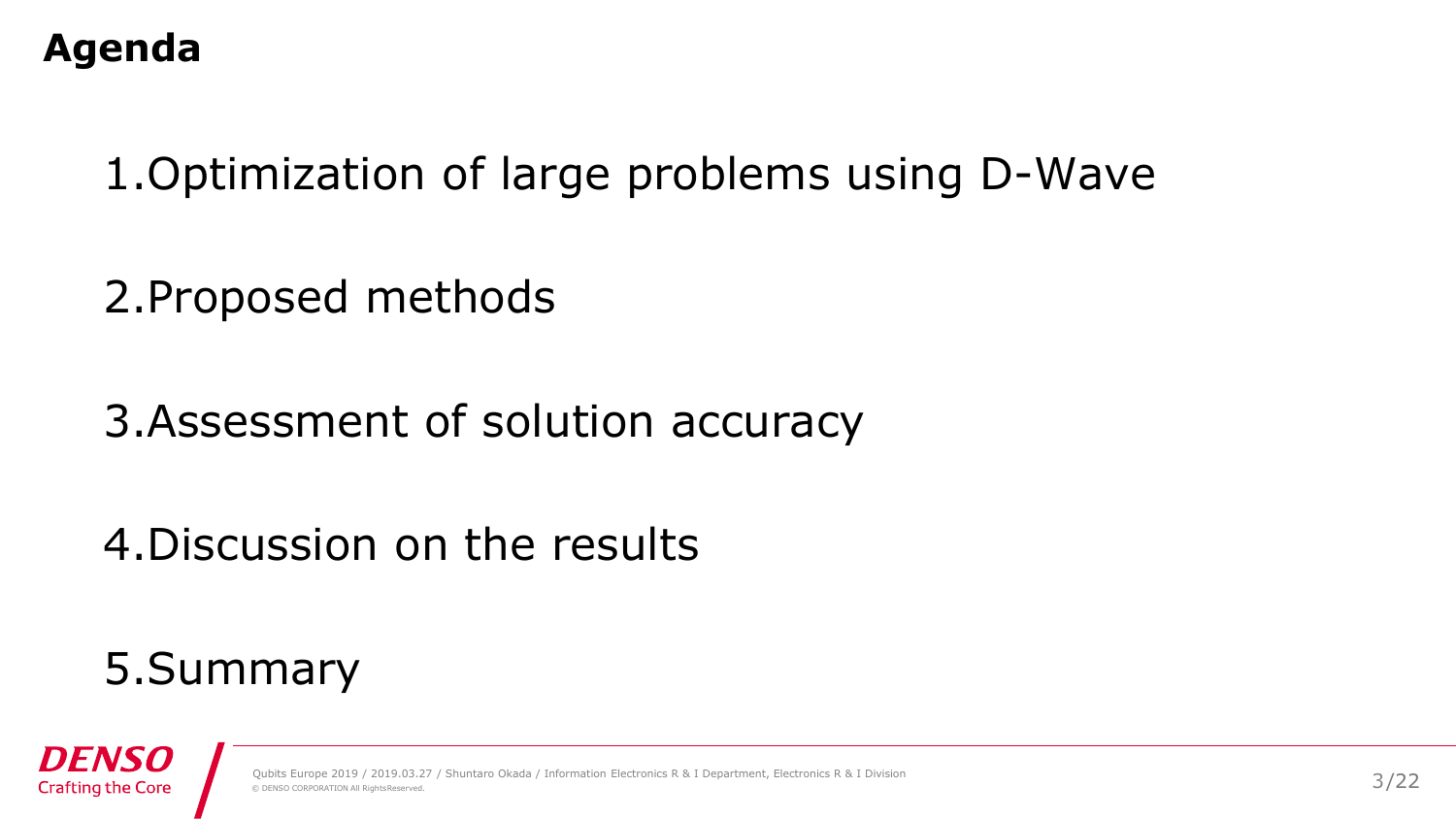

# Optimization of large problems using D-Wave

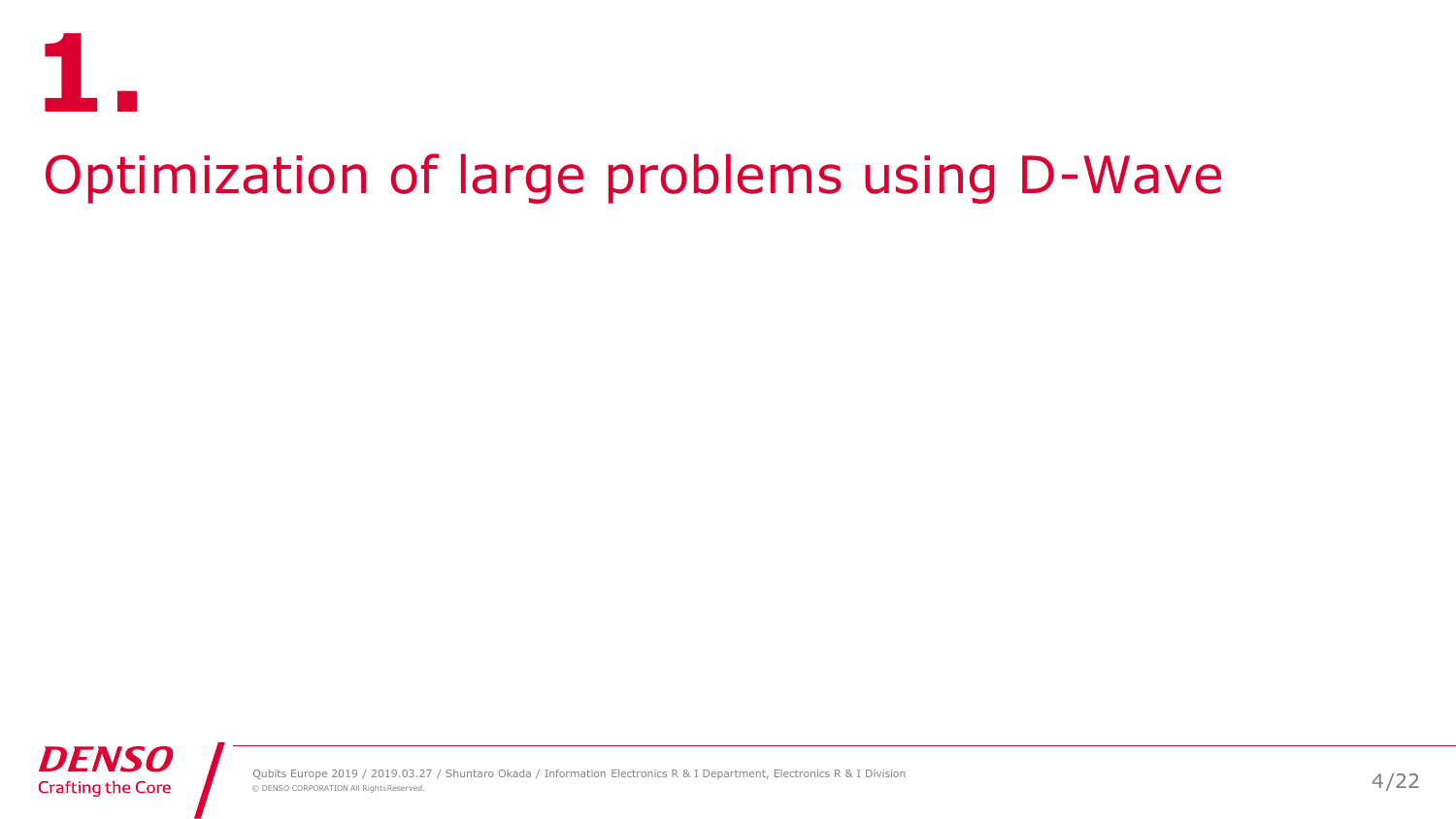#### **Limitations of the current D-Wave machine**



■Practical optimization problem

①Large number of variables

$$
\mathcal{H} = \sum_{i < j}^{N_{\mathrm{p}}} J_{ij} x_i x_j + \sum_{i=1}^{N_{\mathrm{p}}} h_i x_i
$$

②Between arbitrary variables



**Partitioning and embedding are required to solve practical optimization problems. In this talk, we focus on the partition of large optimization problems.**

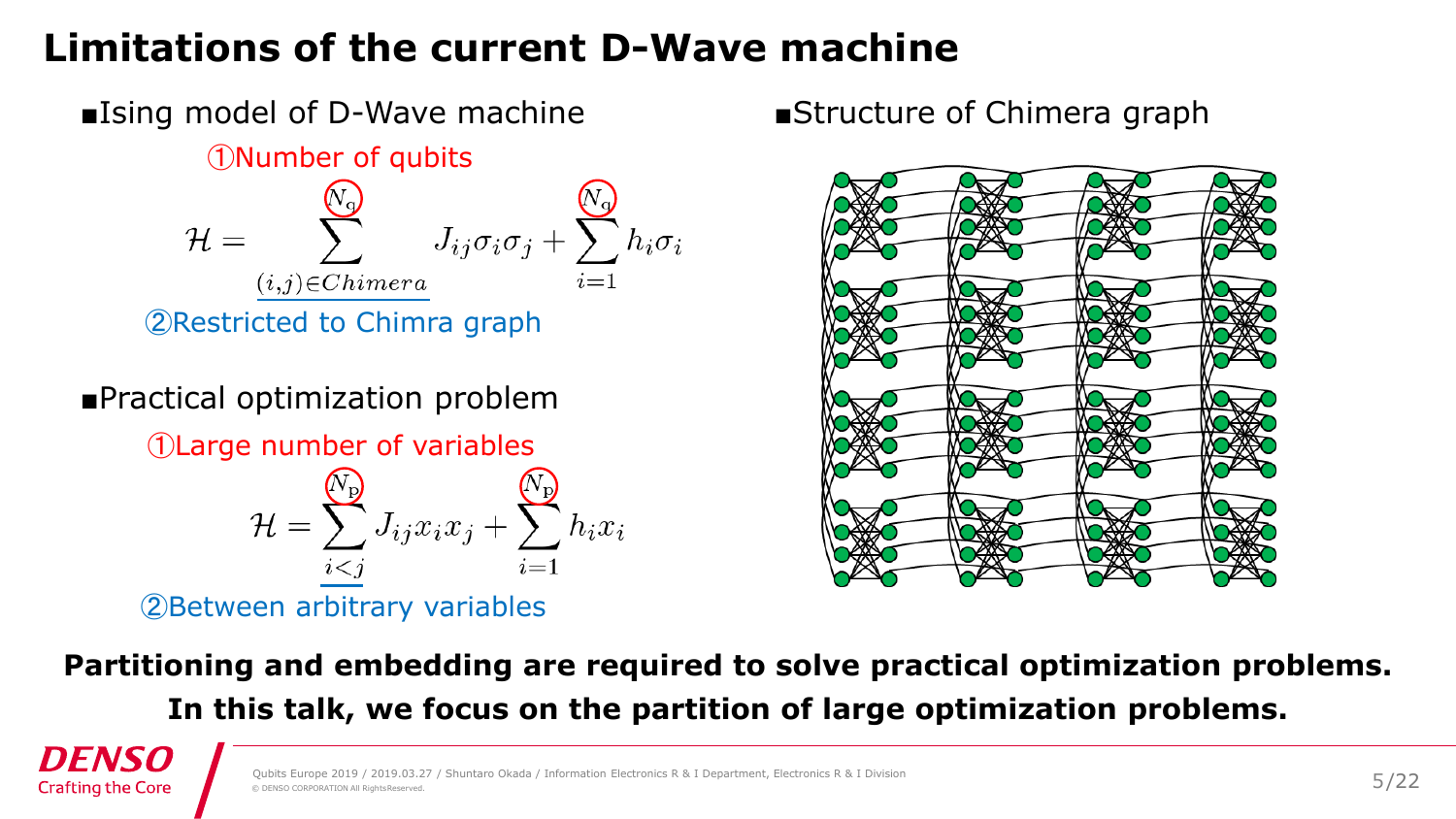#### **Conventional tool: qbsolv**

■Optimization process of qbsolv



■Example of a problem with one-hot constraint < Traffic flow optimization by VW >



F. Neukart, et. al., Front. ICT **4**, 29 (2017)

We propose efficient partitioning of large problems with the one-hot constraint. Select one route from three options for each taxi to minimize traffic congestion

**We propose efficient partitions for the problems with one-hot constraint.**

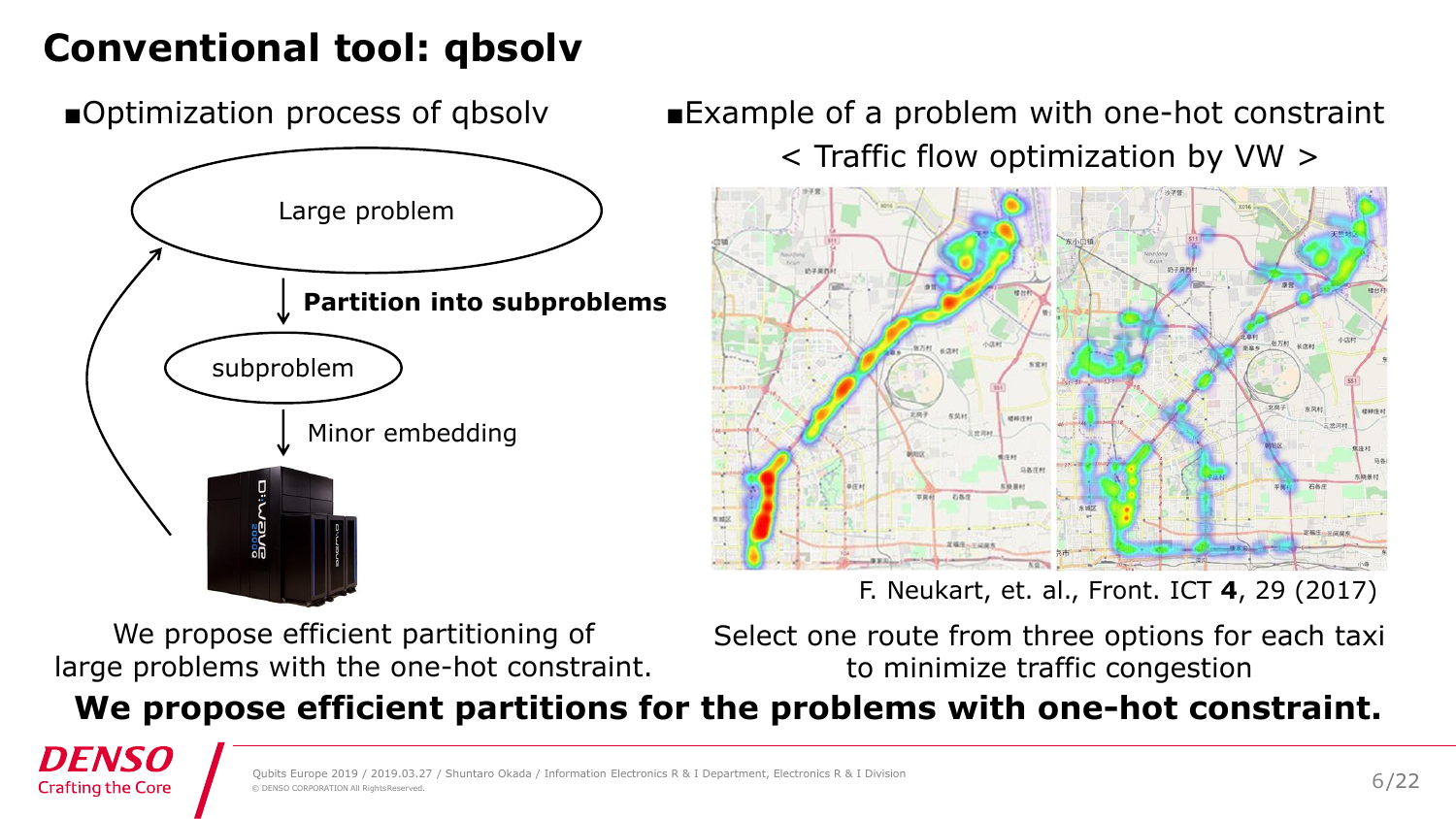

# Proposed methods

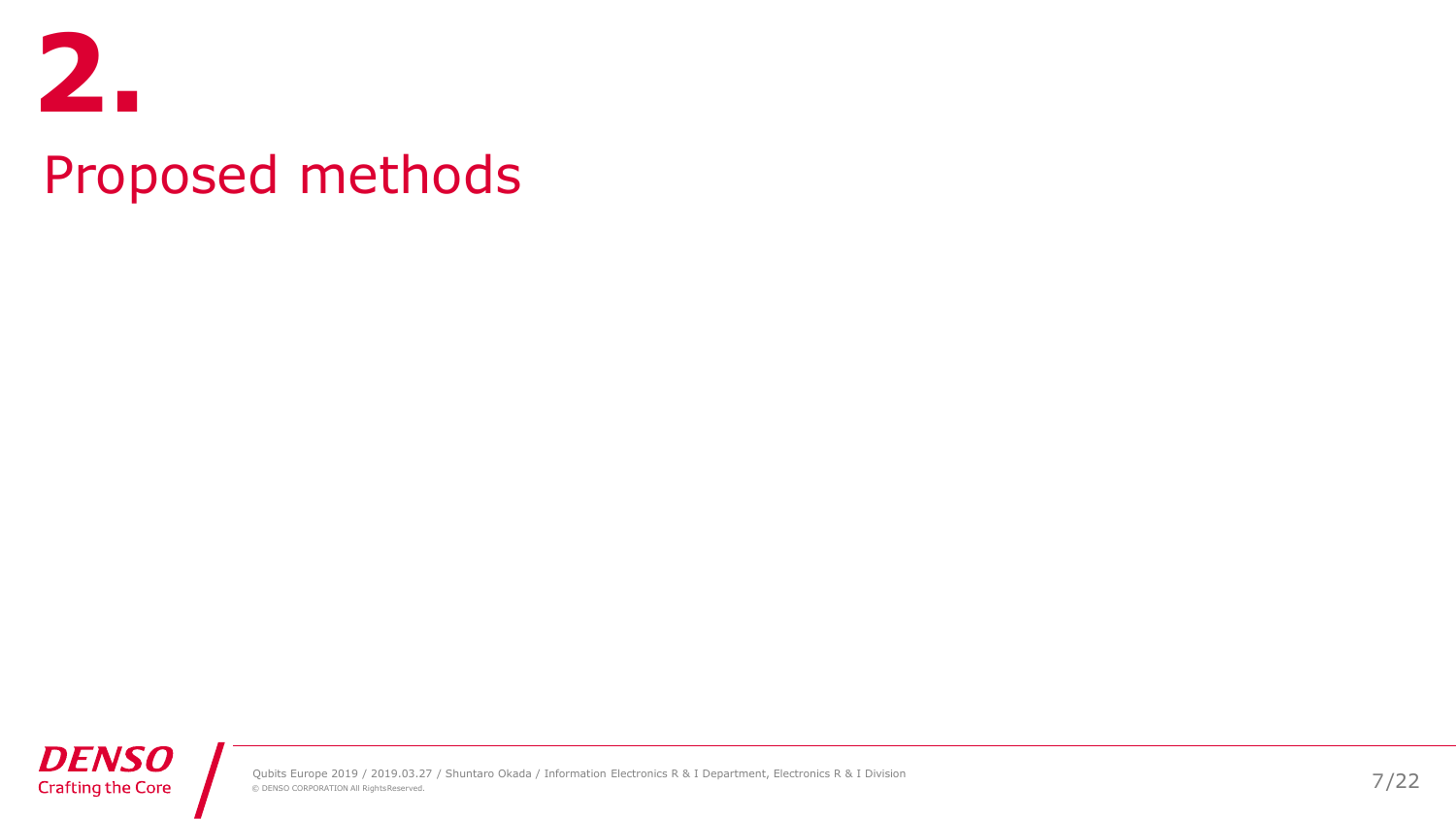#### **One-hot representation**

$$
\mathcal{H}_0 = \sum_{i < j} J_{ij} \delta(S_i, S_j)
$$

<Original cost function> <Cost function with one-hot constraint>

$$
\mathcal{H}_0 = \sum_{i < j} J_{ij} \sum_{q=1}^{Q} x_{qi} x_{qj} + \lambda \sum_{i=1}^{N} \left( \sum_{q=1}^{Q} x_{qi} - 1 \right)^2
$$

 $x_{qi} \in (0, 1)$ 

one-hot constraint

$$
\in (1,2,...,Q)
$$

variable with Q components

 $S_i$ 



Only Q of  $2^{\mathbb{Q}}$  states satisfy the one-hot constraint for each  $S_i$ .

#### **A fraction of states satisfy the one-hot constraint.**

**Crafting the Core**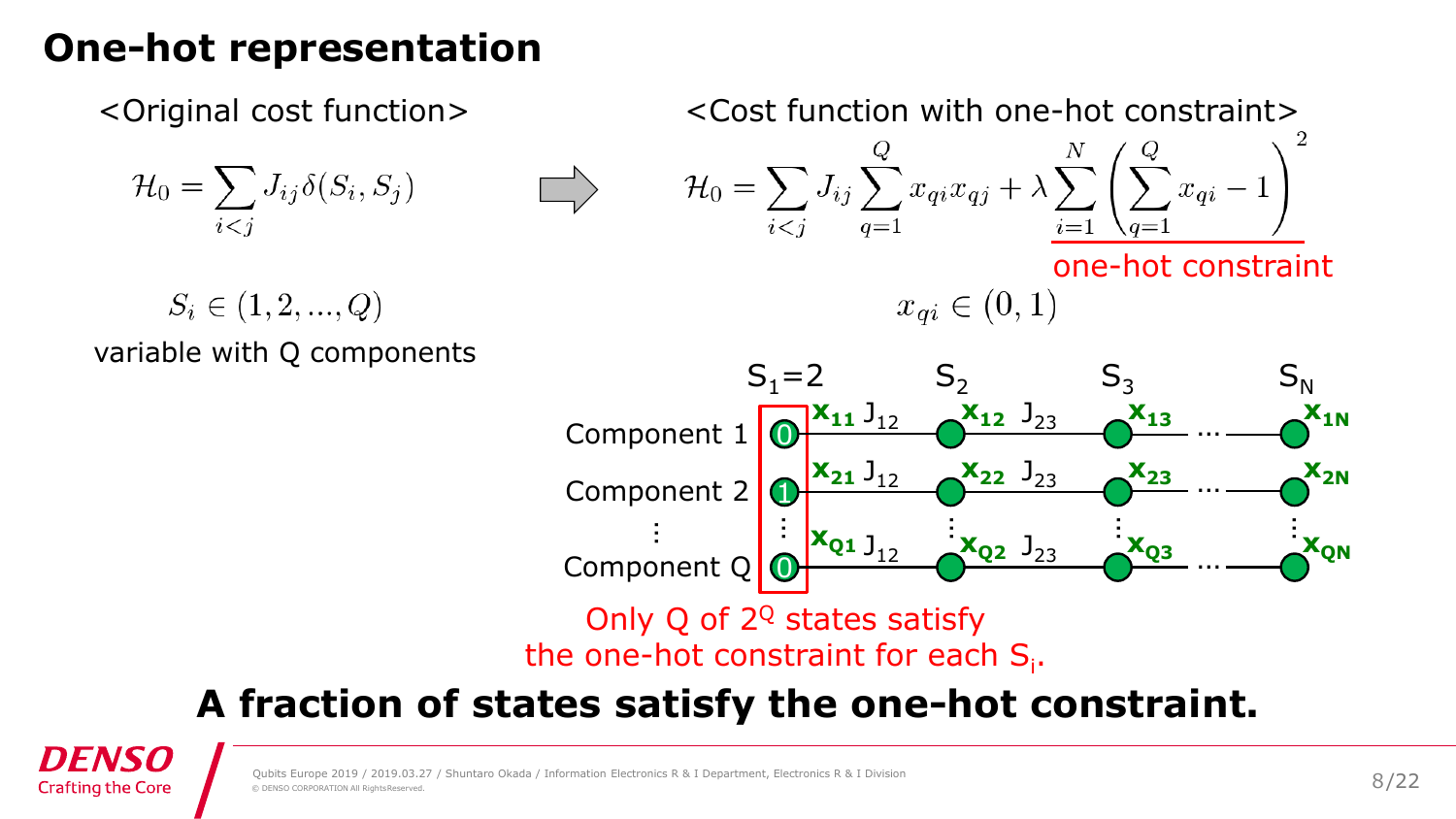#### **Simple example of bad partition**

We should pay attention whether states satisfying the constraint are included or not.

< Current solution >

#### < Candidates of transition destinations>



**Better solutions cannot be searched by the optimization of the subproblem.**

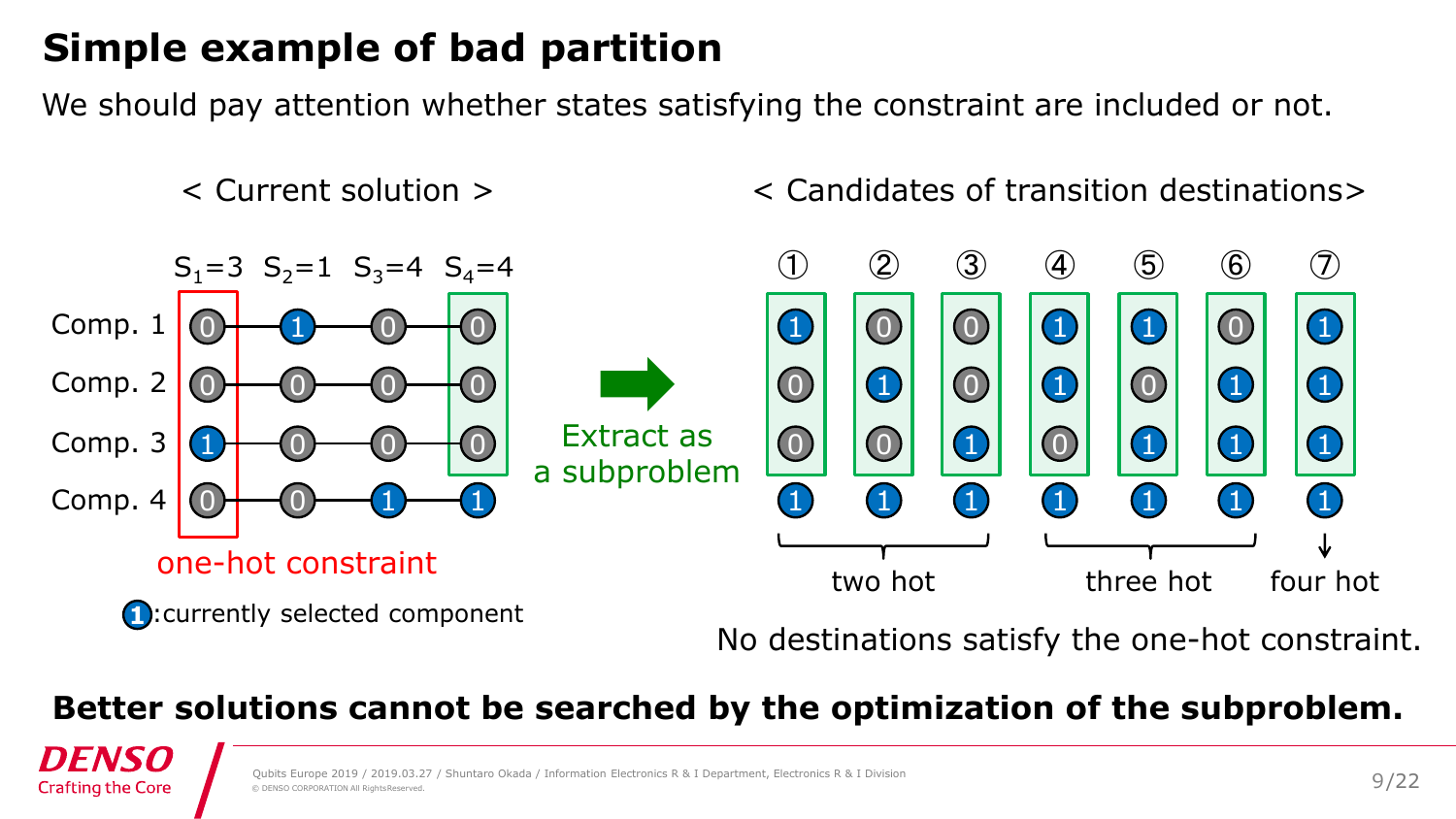#### **Proposed methods**

Two methods to extract subproblems including states that satisfy the constraint.

|             | <b>Multivalued partition</b>                                                                                                                                                          | <b>Binary partition</b>                                                                                                                                                                                                                                                                                  |
|-------------|---------------------------------------------------------------------------------------------------------------------------------------------------------------------------------------|----------------------------------------------------------------------------------------------------------------------------------------------------------------------------------------------------------------------------------------------------------------------------------------------------------|
| Summary     | Extract subproblems that contain<br>current comp. for each variable<br>$\mathsf{S}_1$<br>$S_5$<br>subproblem<br>(more than two components)<br><b>n</b> : currently selected component | Extract a binary subproblem.<br>Select exactly one component<br>Make binary subproblme;<br>in addition to the current comp.<br>"stay or transit"<br>binary variable: $\{y_i\}$<br>embed<br>subproblem<br><b>ande</b><br><b>ande</b><br>subproblem with two components<br>1: currently selected component |
| <b>Pros</b> | . Destinations satisfying the one-hot<br>constraint exist for all variables.                                                                                                          | $\cdot$ All states satisfy the constraint, and $\lambda$ disappears.<br>. Large number of variables can be embedded.                                                                                                                                                                                     |
| Cons        | . Not all states satisfy the constraint.                                                                                                                                              | . Only two components are considered at one time.                                                                                                                                                                                                                                                        |

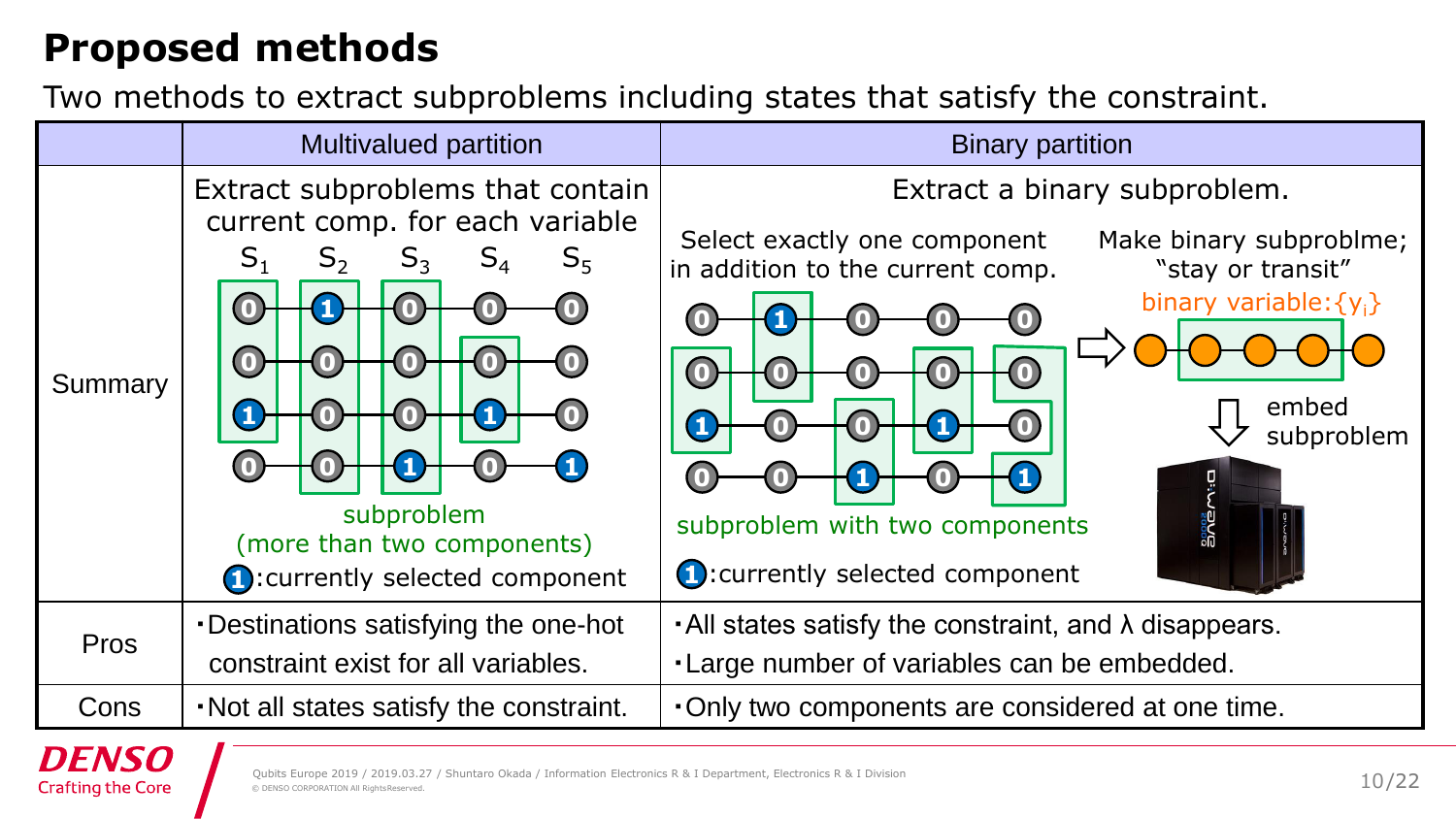

# Assessment of solution accuracy

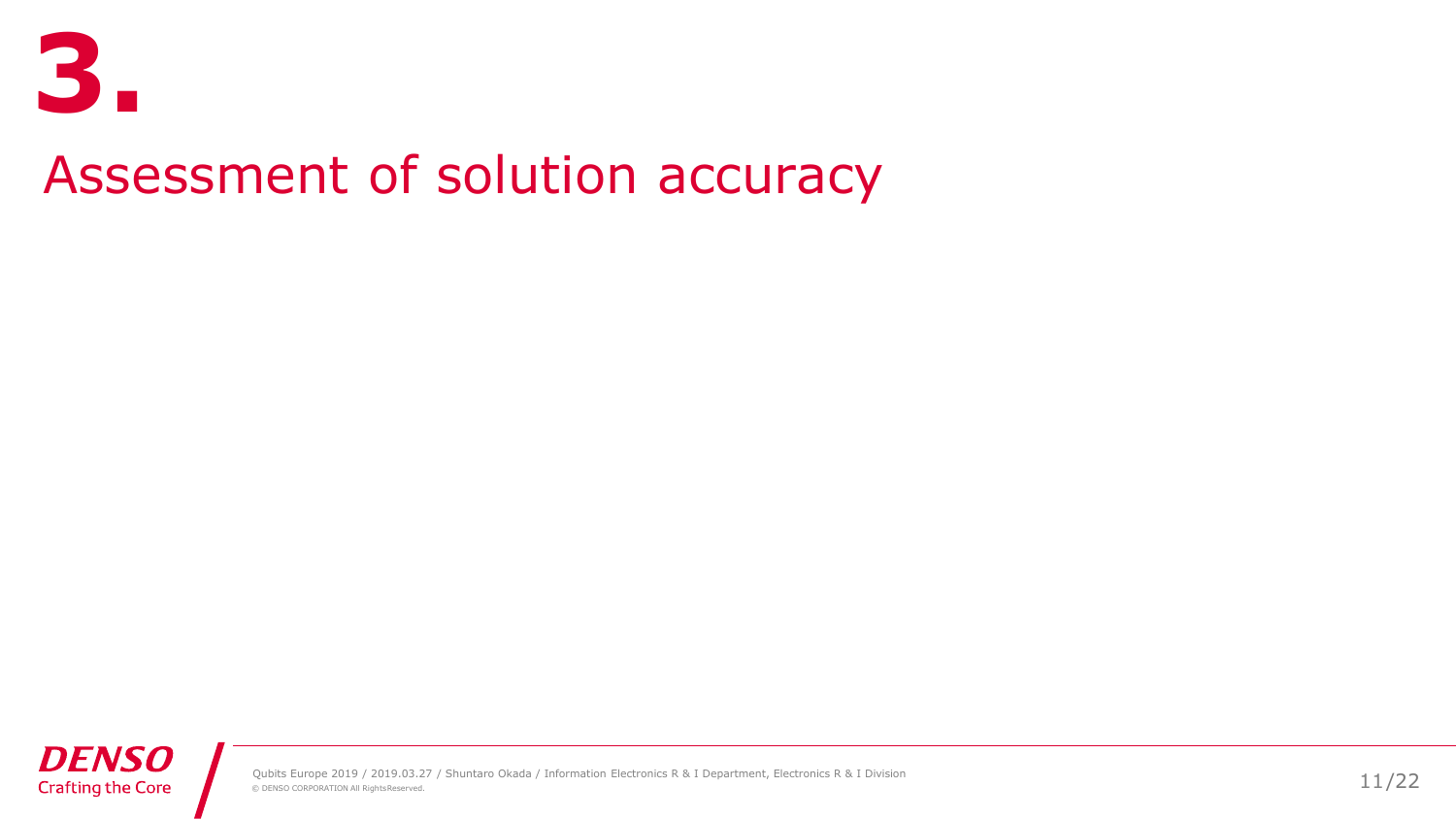#### **Problem settings 1/2**

■Cost function

3D-4 components Potts models with  $10x10x10$  variables  $\sqrt{2}$ 

$$
\mathcal{H}_0 = -\sum_{\langle ij \rangle} J_{ij} \delta_{S_i, S_j + \Delta_{ij}}
$$

$$
S_i \in (1, 2, 3, 4)
$$



J<sub>ij</sub>  $\Delta_{ii} = 0$  ${\bf J_{ij}}$   ${\bf J_{ij}}$  $\Delta_{ii}=-1$   $\Delta_{ii}=+1$ Comp. 2 Comp. 3 Comp. 4

■Problem graph

#### ■Parameters

| model                    | JIJ                      | Δii                             |                       |
|--------------------------|--------------------------|---------------------------------|-----------------------|
| Ferromagnetic model      |                          |                                 | $\vdash$ Easy problem |
| Anti-ferromagnetic model |                          |                                 |                       |
| Potts glass model        | $+1(50\%)$ or $-1(50\%)$ |                                 |                       |
| Potts gauge glass model  |                          | $0(50\%)$ or +1(25%) or -1(25%) | $\vdash$ Hard problem |

#### **We evaluate solution accuracy for the several Potts models.**

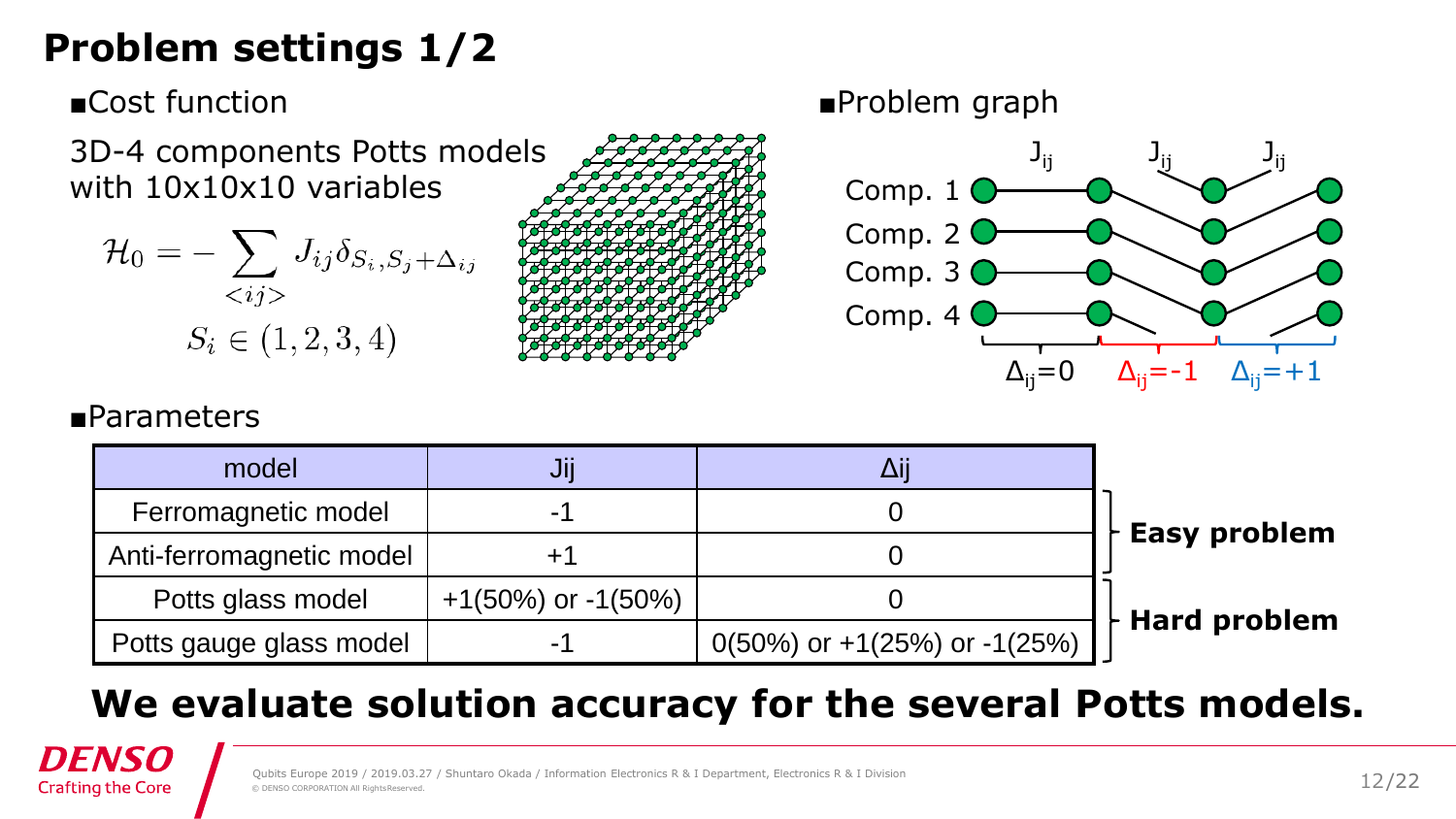### **Problem settings 2/2**

Simple examples of a ground state of the Potts models.

■Ferromagnetic Potts model ■Potts gauge glass model



Interactions between same components exist. Interactions between different components exist.



#### **The ground states of the hard problem is non-trivial.**

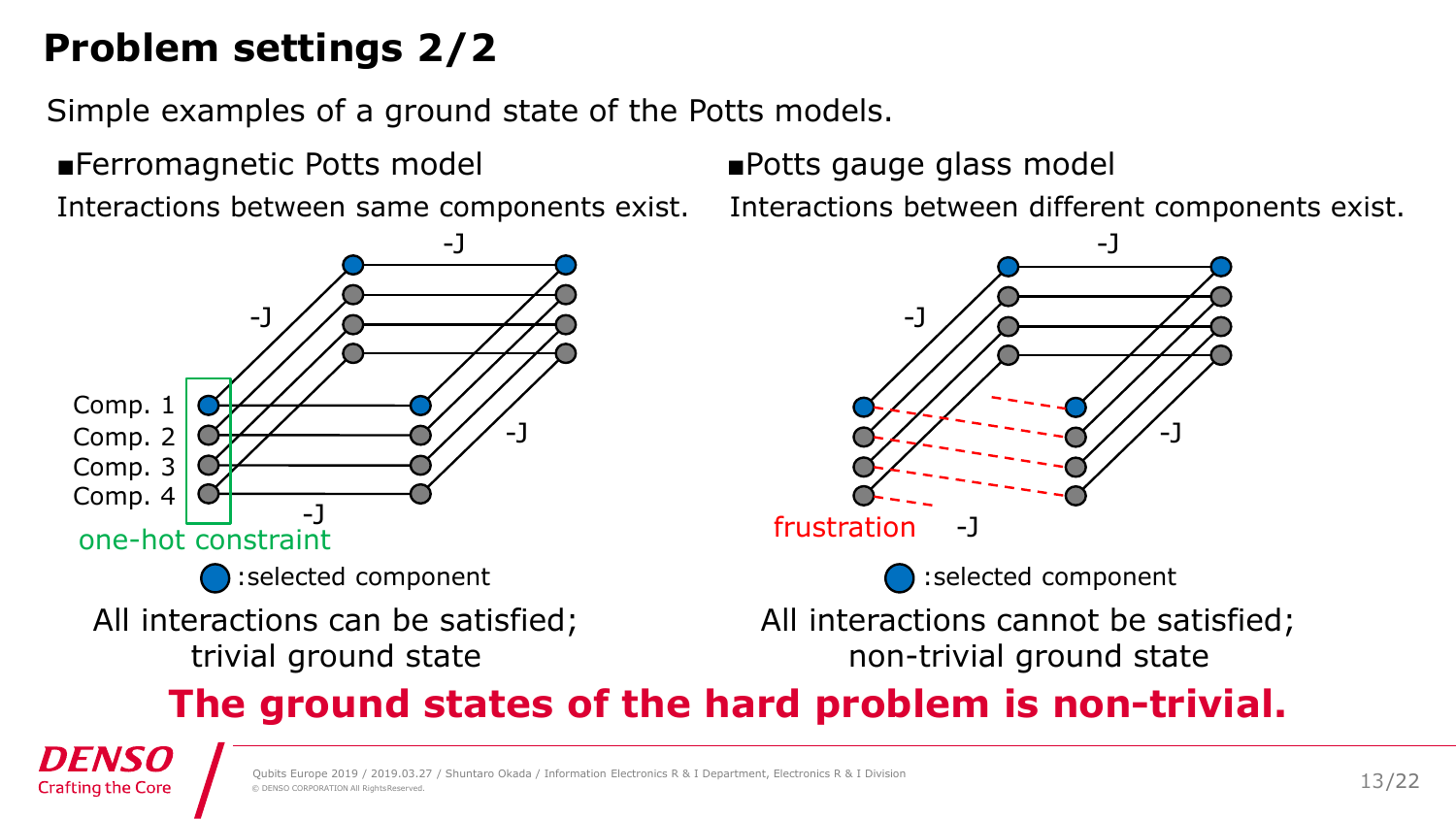#### **Optimization process**

*DENSO* **Crafting the Core** 



#### **We compare solution accuracy for three partitioning methods.**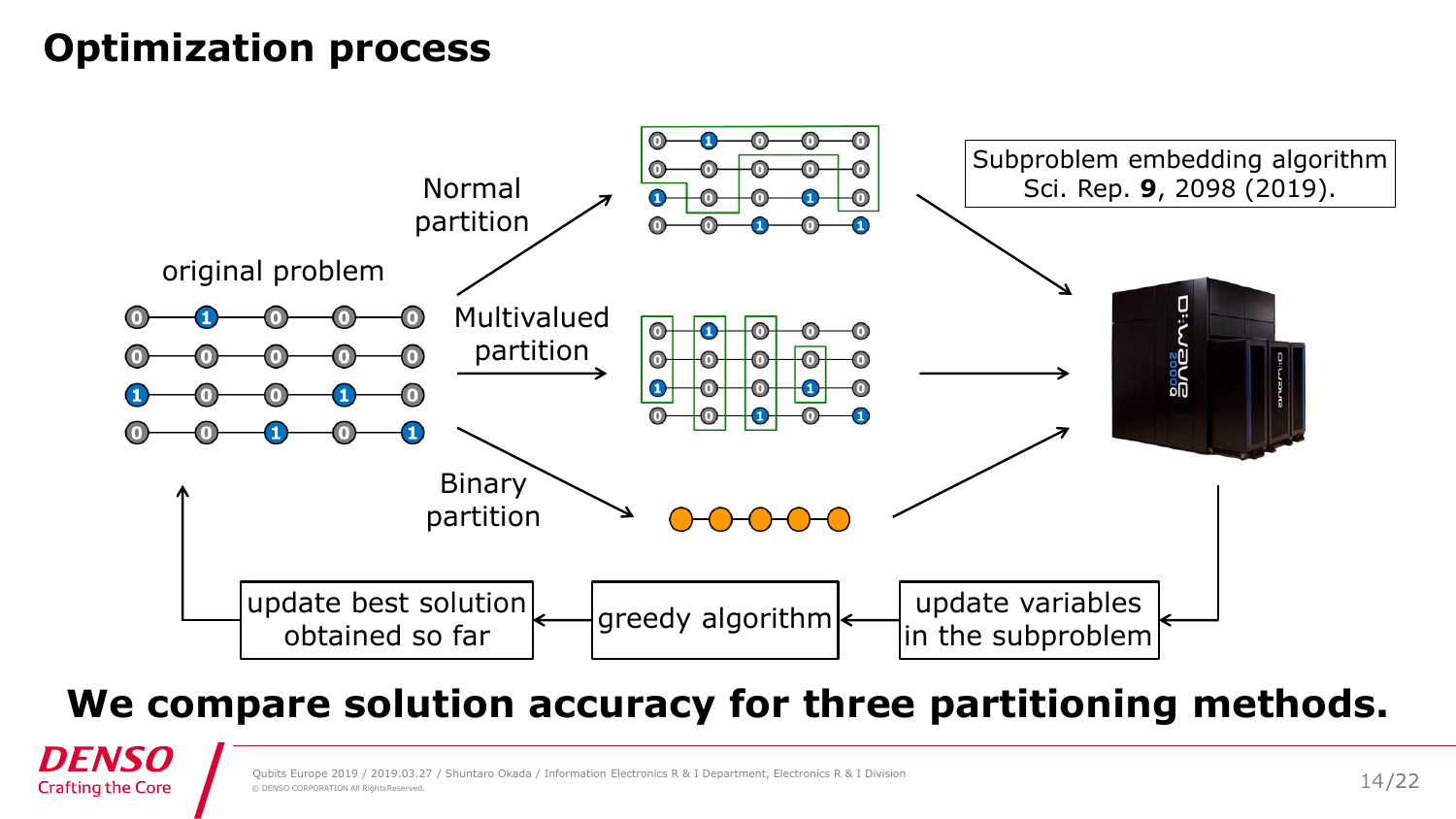#### **Results for the easy problems**

DENSO **Crafting the Core** 



#### **Performance of normal and multivalued partitions are almost same.**

**The energy obtained by binary partition differs from that of others.**

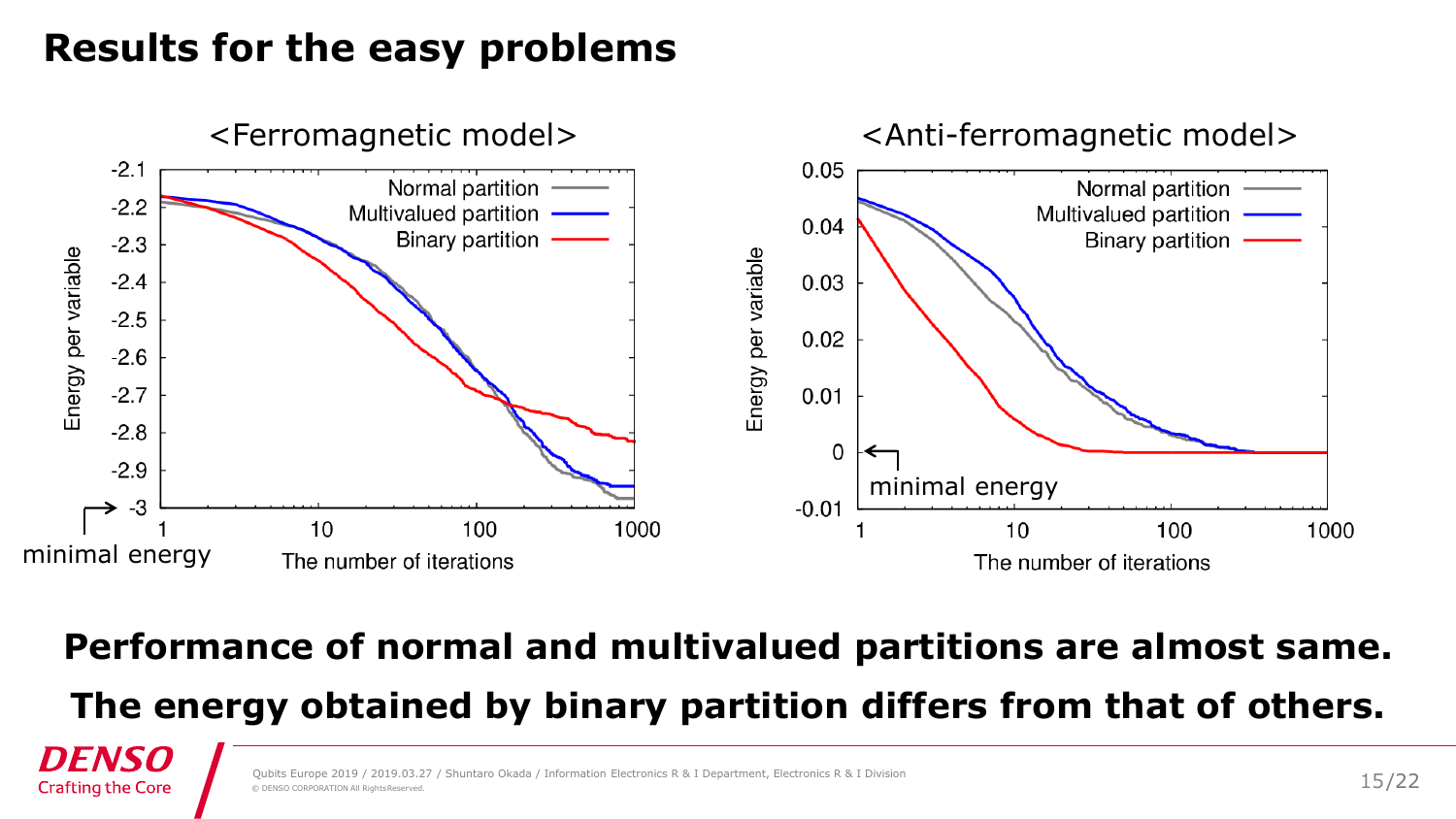#### **Results for the hard problems**

*DENSO* **Crafting the Core** 



#### **Performance of multivalued partition is better than that of normal one. The binary partition shows the best performance for the hard problems.**

/ Shuntaro Okada / Information Electronics R & I Department, Electronics R & I Division © DENSO CORPORATION All RightsReserved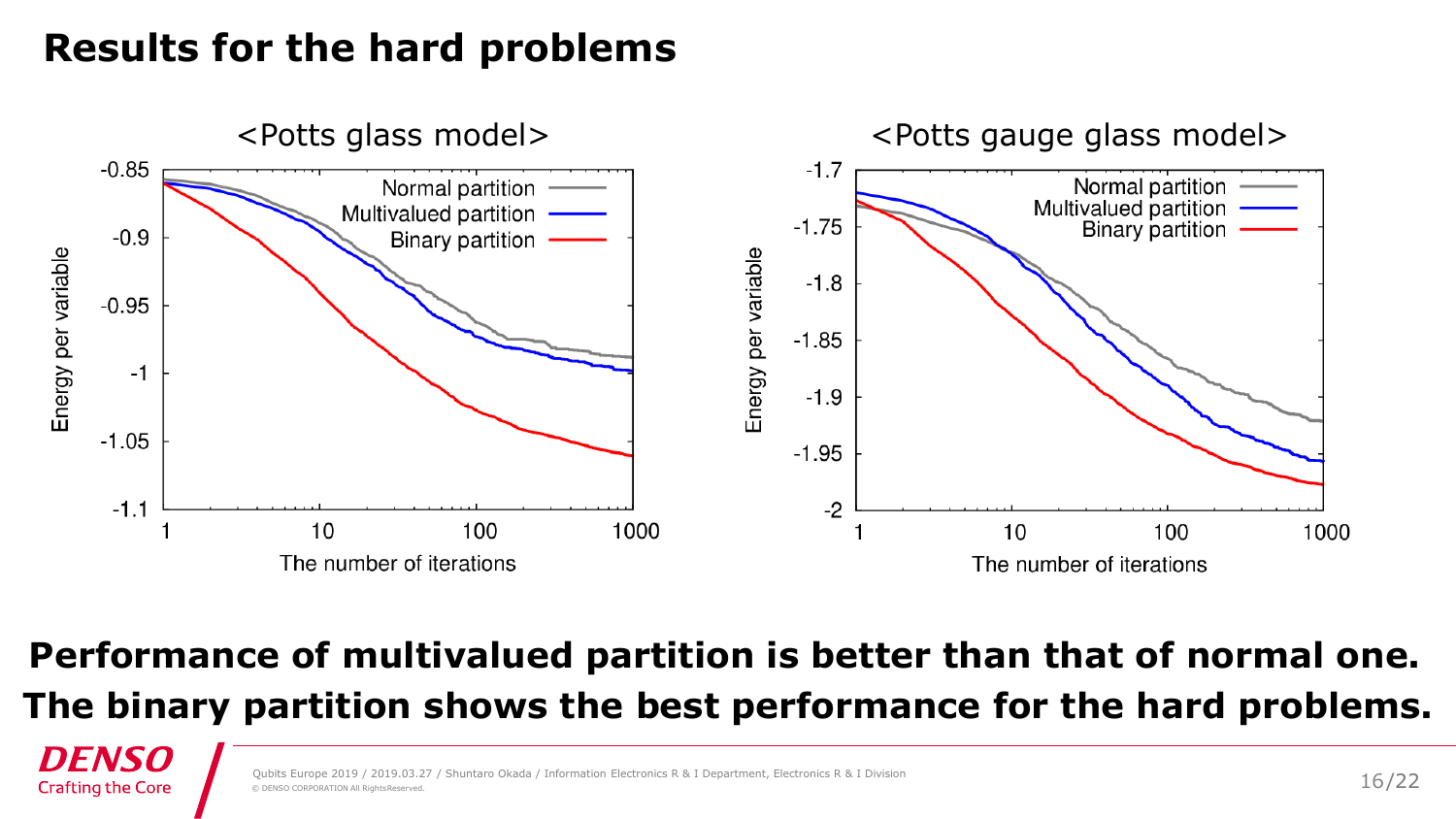

# Discussion on the results

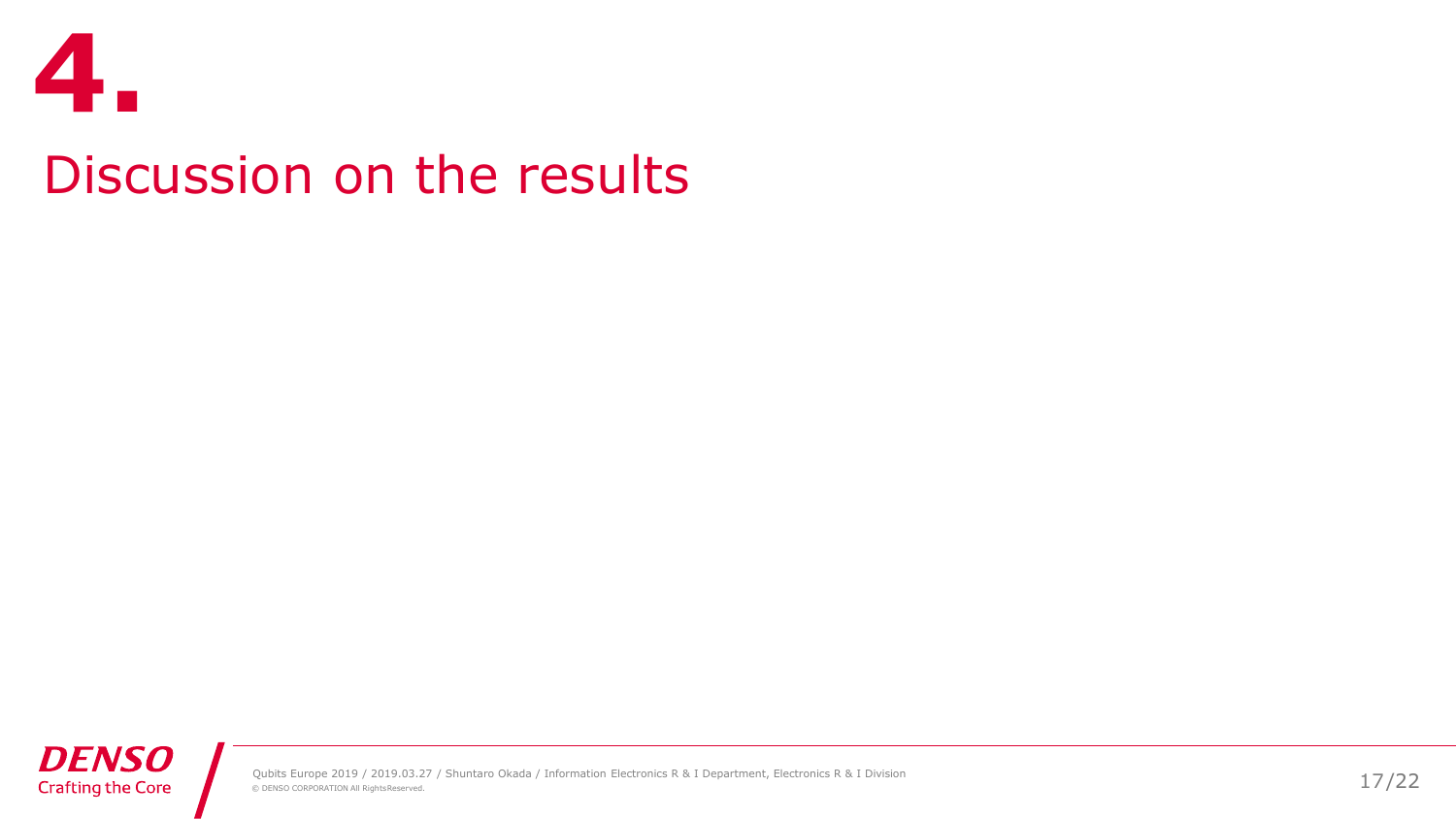#### **Proposed methods**

Two methods to extract subproblems including states that satisfy the constraint.

|             | <b>Multivalued partition</b>                                                                                                                      | <b>Binary partition</b>                                                                                                                                                                                                                                                        |
|-------------|---------------------------------------------------------------------------------------------------------------------------------------------------|--------------------------------------------------------------------------------------------------------------------------------------------------------------------------------------------------------------------------------------------------------------------------------|
| Summary     | Extract subproblems that contain<br>current solution for each variable<br>subproblem<br>(more than two components)<br><b>n</b> : current solution | Extract a binary subproblem.<br>Randomly select two comps.<br>Extract binary subproblme;<br>in addition to current solutions<br>"transit or not"<br>binary variable: $\{y_i\}$<br>embed<br>subproblem<br>avea<br>subproblem with two components<br><b>1</b> : current solution |
| <b>Pros</b> | . Destinations satisfying the one-hot<br>constraint exist for all variables.                                                                      | • All states satisfy the constraint, and λ disappears.<br>. Large number of variables can be embedded.                                                                                                                                                                         |
| Cons        | . Not all states satisfy the constraint.                                                                                                          | . Only two components are considered at one time.                                                                                                                                                                                                                              |

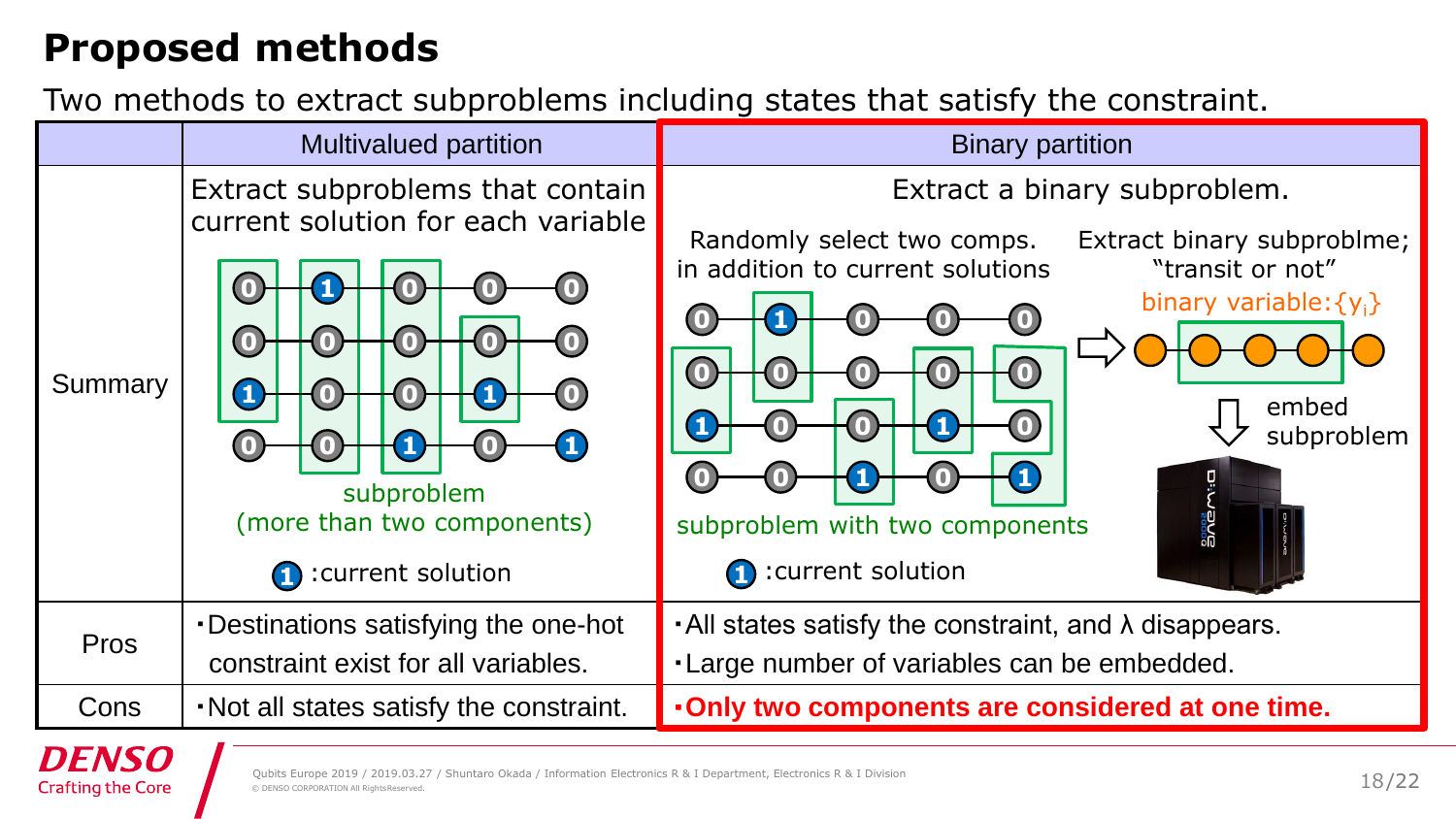#### **Discussion: Binary partition for the ferromagnetic model**

■Question

Why is the performance of the binary partition remarkably bad for the ferromagnetic model?

#### ■Answer

Subproblems which can eliminate domain walls are rarely extracted.

<Current solution> 1D ferromagnetic Potts model with ten variables

**1** comp. 1 **0** comp. 2 **0** comp. 3 **0** comp. 4  $S_1$   $S_2$   $S_3$   $S_4$   $S_5$   $S_6$   $S_7$   $S_8$   $S_9$   $S_{10}$ 

#### domain wall

One of the first excited states which often appear.

<Subproblem to align all variables to comp. 1>



any component **Comp. 1 must be included; probability = (1/3)<sup>5</sup> = 1/243**

#### **The binary partition is not suitable for the ferromagnetic model.**

DENS **Crafting the Core**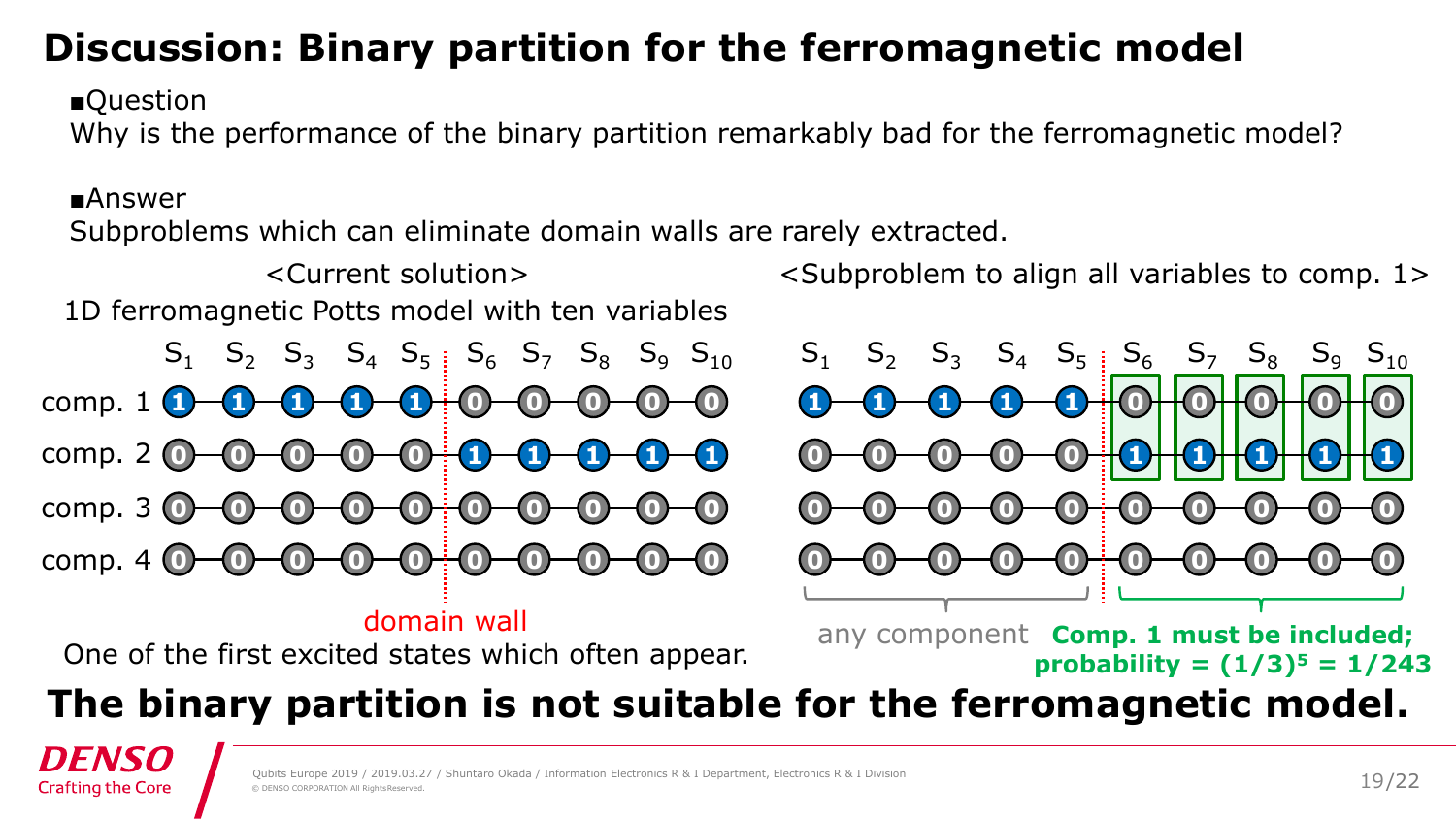#### **Discussion: Binary partition for the anti-ferromagnetic model**

■Question

Why is the performance of the binary partition remarkably high for the anti-ferromagnetic model?

#### ■Answer

There exist many binary subproblems that reduce the energy.



<Current solution>

<Binary subproblems to improve the current solution>



Suppose that we update the variable  $S_2$ .  $S_2 \neq 1$  reduce the energy.

All binary subproblems can improve the current solution. ⇒ Extracting only two components is sufficient.

#### **The existence of many low-energy transition destinations is essential.**

**IFNS Crafting the Core**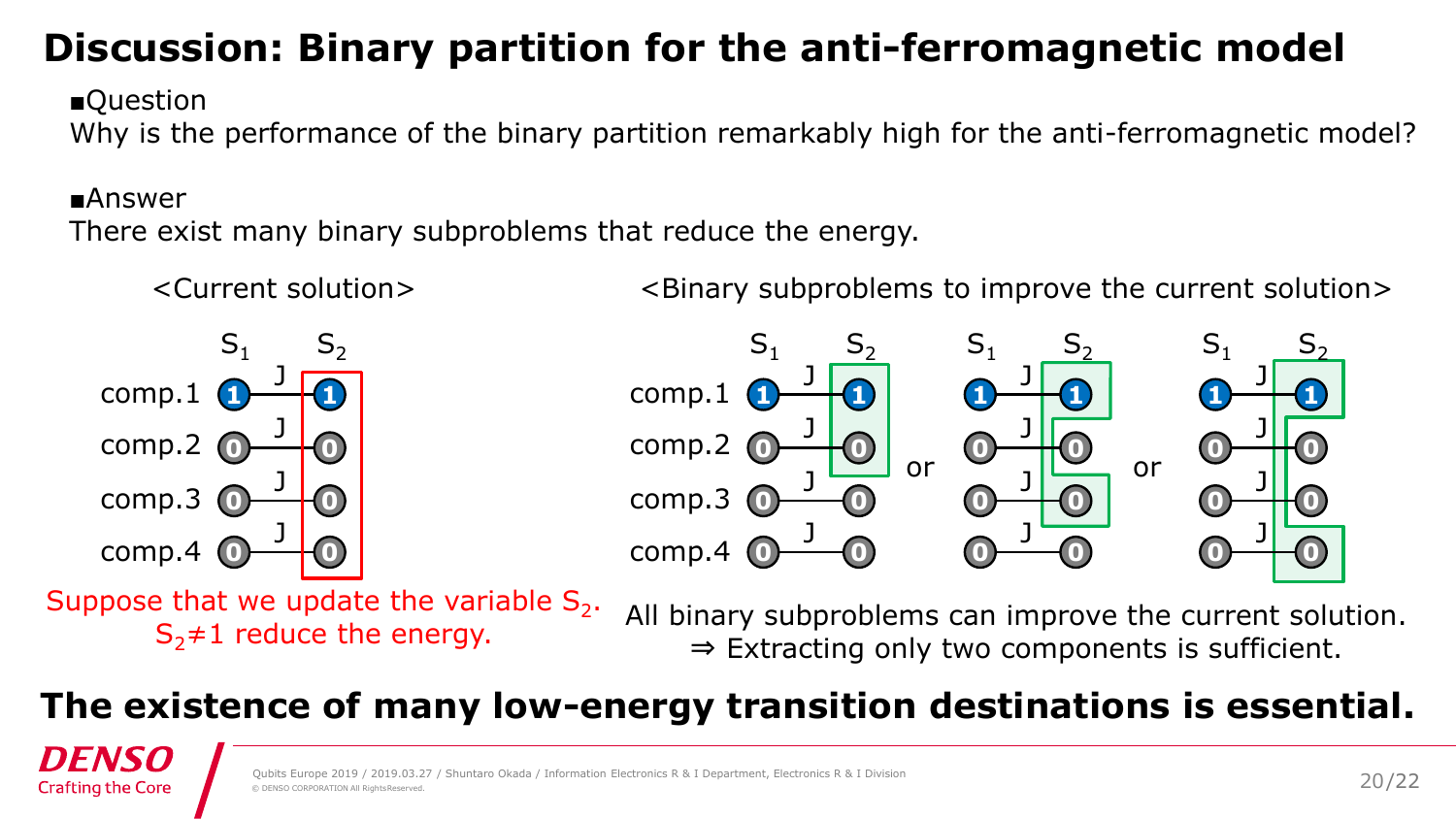#### **Discussion: Binary partition for the hard problems**

■Question

Why is the performance of the binary partition high for the hard problems?

#### ■Answer

There exist many low-energy destinations caused by frustrations.



<Binary subproblems to improve the current solution>



Suppose that we update the variable  $S_4$ . Ground states satisfy three interactions.

There are two states that satisfy three interactions ⇒ Two of three binary subproblems can reduce the energy.

# **The binary partition is suitable for the problems with frustrations.**

DENSC **Crafting the Core**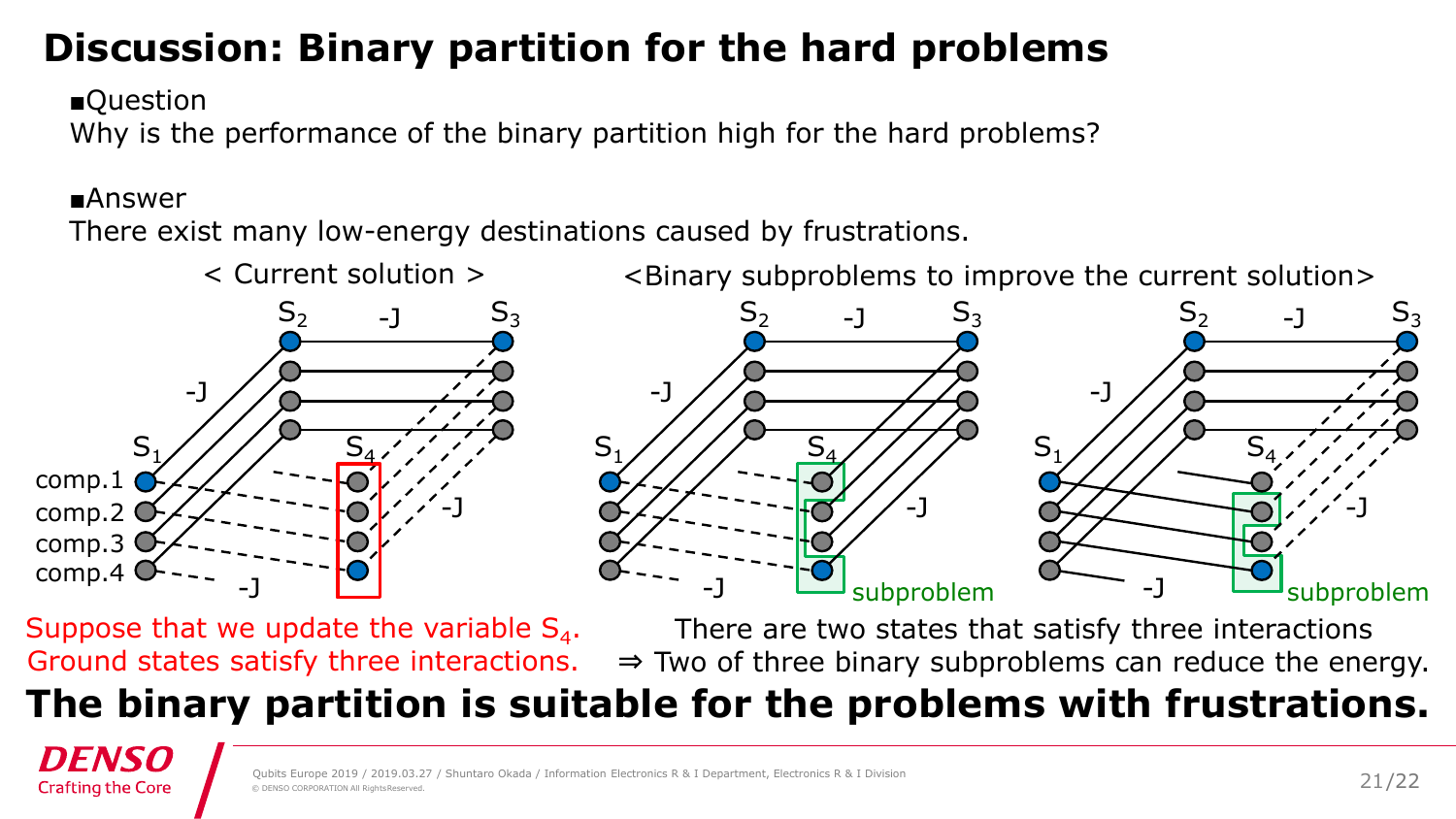#### **Summary of this talk**

■Summary

- ・We proposed two partitioning methods for problems with the one-hot constraint.
- ・The binary partition shows best performance except for the ferromagnetic model.
- ・The binary partition is suitable for problems with many low-energy destinations.
- ・The binary partition contains only constraint-satisfying states, and we do not need to adjust the parameter  $\lambda$ .
- ・We could not find problems for which the multivalued partition is suitable.

■Future work

・Construct new algorithms to efficiently optimize the ferromagnetic model using the binary partition.

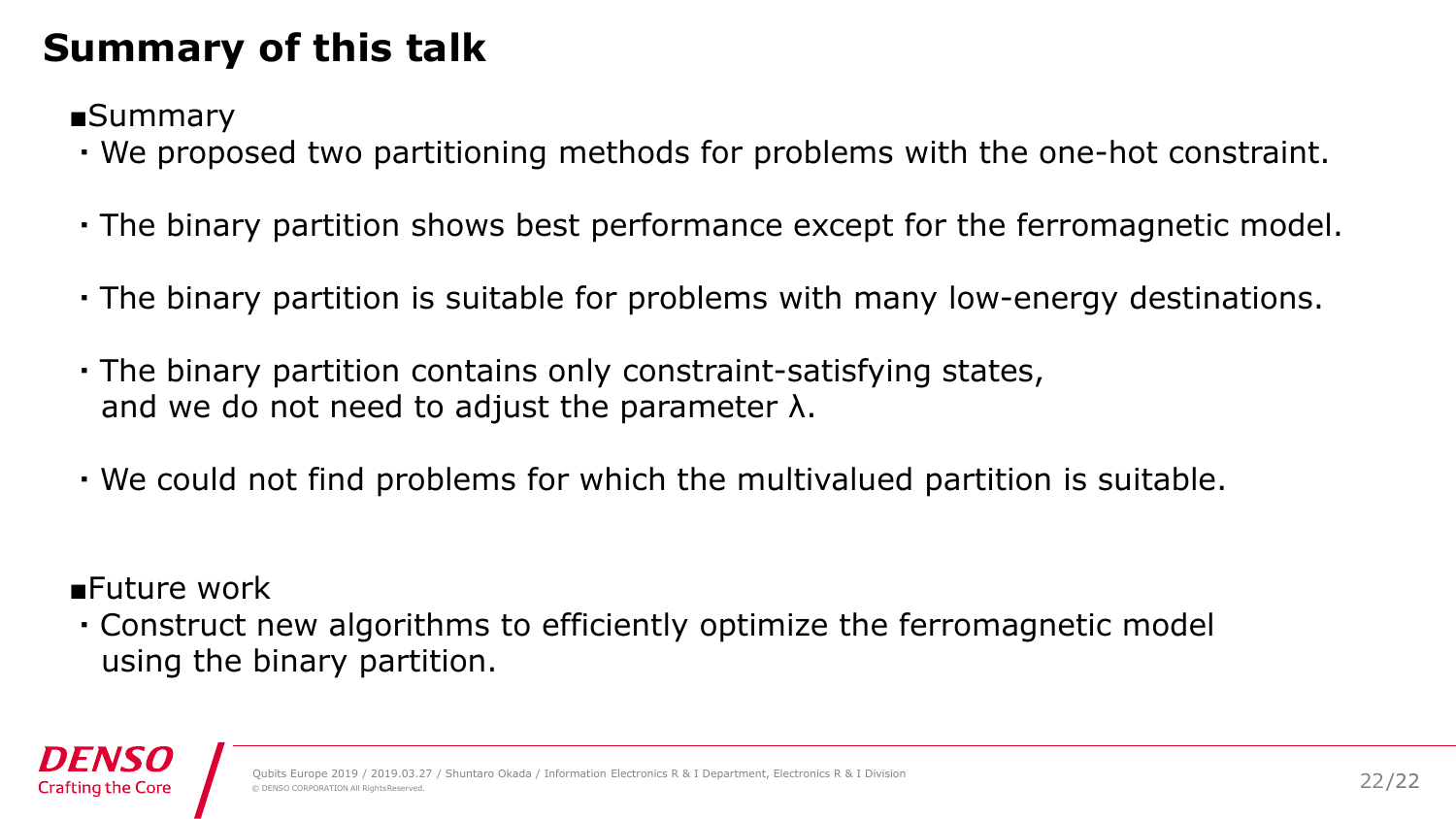# DENSO **Crafting the Core**